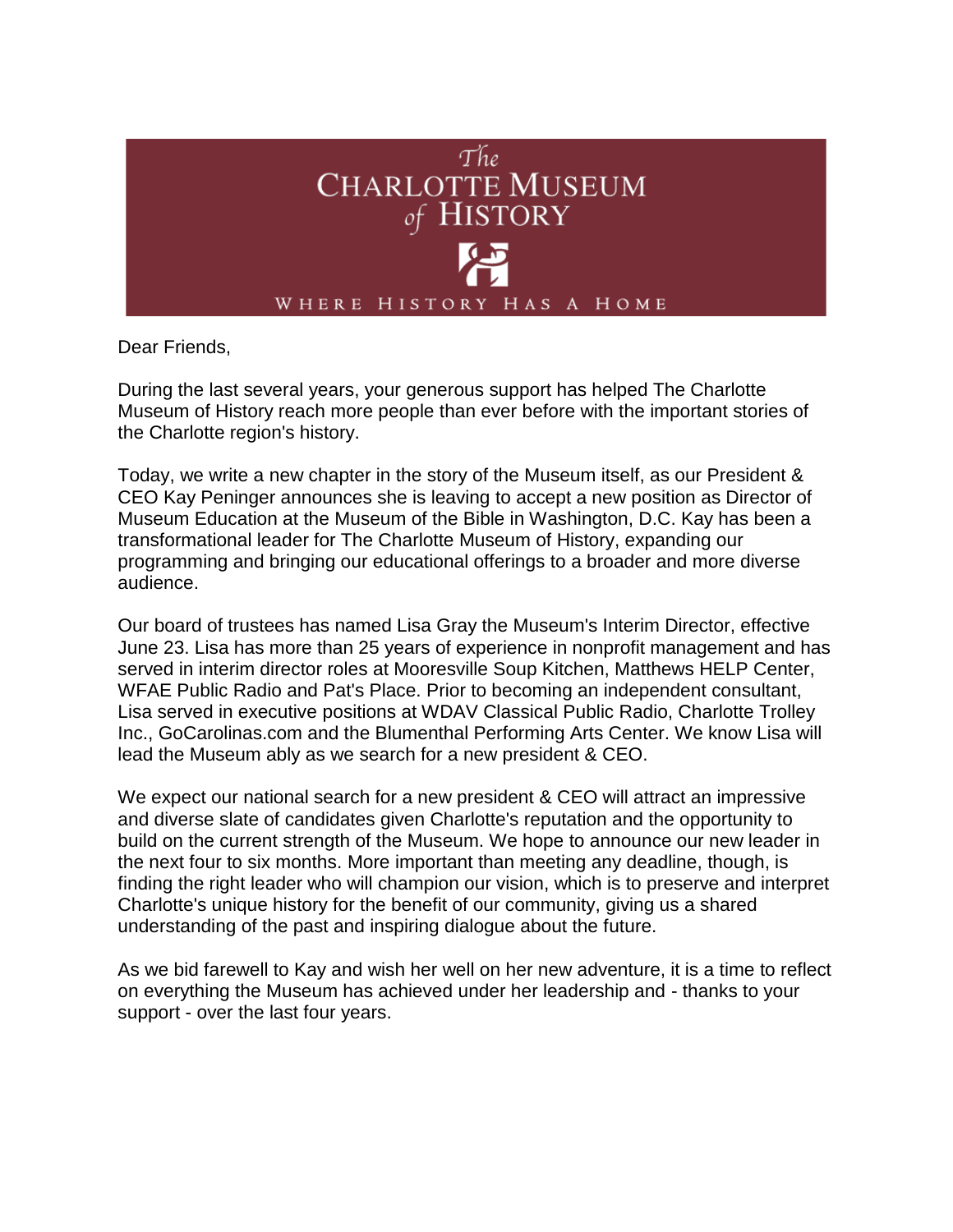Since joining the Museum in 2013, Kay expanded the Museum's educational offerings; brought exciting new exhibitions to the Museum; created community partnerships to further our mission; and placed the Museum on strong financial footing. We wish her the best and know she will make a similar positive impact in her new role. Attached is a sampling of everything you have helped to support and that Kay has led in recent years.

On behalf of the Museum's Board of Trustees, thank you for your generous support of our mission and our ongoing work. We look forward to sharing news about our national search and our new leader soon.

Yours truly,

## Paul Kurzeja

Chair, Board of Trustees

The Charlotte Museum of History - Telling our Region's Story, Stronger than Ever

- The Hezekiah Alexander House (c. 1774) remains front and center as one of Charlotte's most important cultural treasures, with recent preservation projects completed to accomplish one of our high priority goals - excellent preservation of this important historic site. This Charlotte gem is the oldest home in Mecklenburg County. Its original owner was a leader in the years that led to the American Revolution, and he served on the committee that drafted North Carolina's 1776 constitution and bill of rights.
- The Museum has expanded its traditional interpretation of the Colonial-era Hezekiah Alexander House and grounds beyond the story of European migration to include the original peoples who populated the area - the Catawba Indian Nation - and the history and culture of African American enslaved people. This has made the site's interpretation more rich, realistic and diverse and has attracted new audiences to the Museum.
- The Museum has created countless community partnerships to broaden its reach and expand its offerings, from programs on the Catawba Indian Nation with the USC-Lancaster Native Studies department; to collaborations with UNC Charlotte on Midcentury Modern architecture, to a new project with the Historic Landmarks Commission, the City of Charlotte and the Silver Star Community Group to save the historic Siloam School used by African American children during the Jim Crow era.
- The Museum successfully combined with Historic Charlotte Inc., a nonprofit focused on preservation of the built environment. This furthered the Museum's preservation mission and has proven to be a terrific example of how two cultural groups can join forces to be more efficient and effective.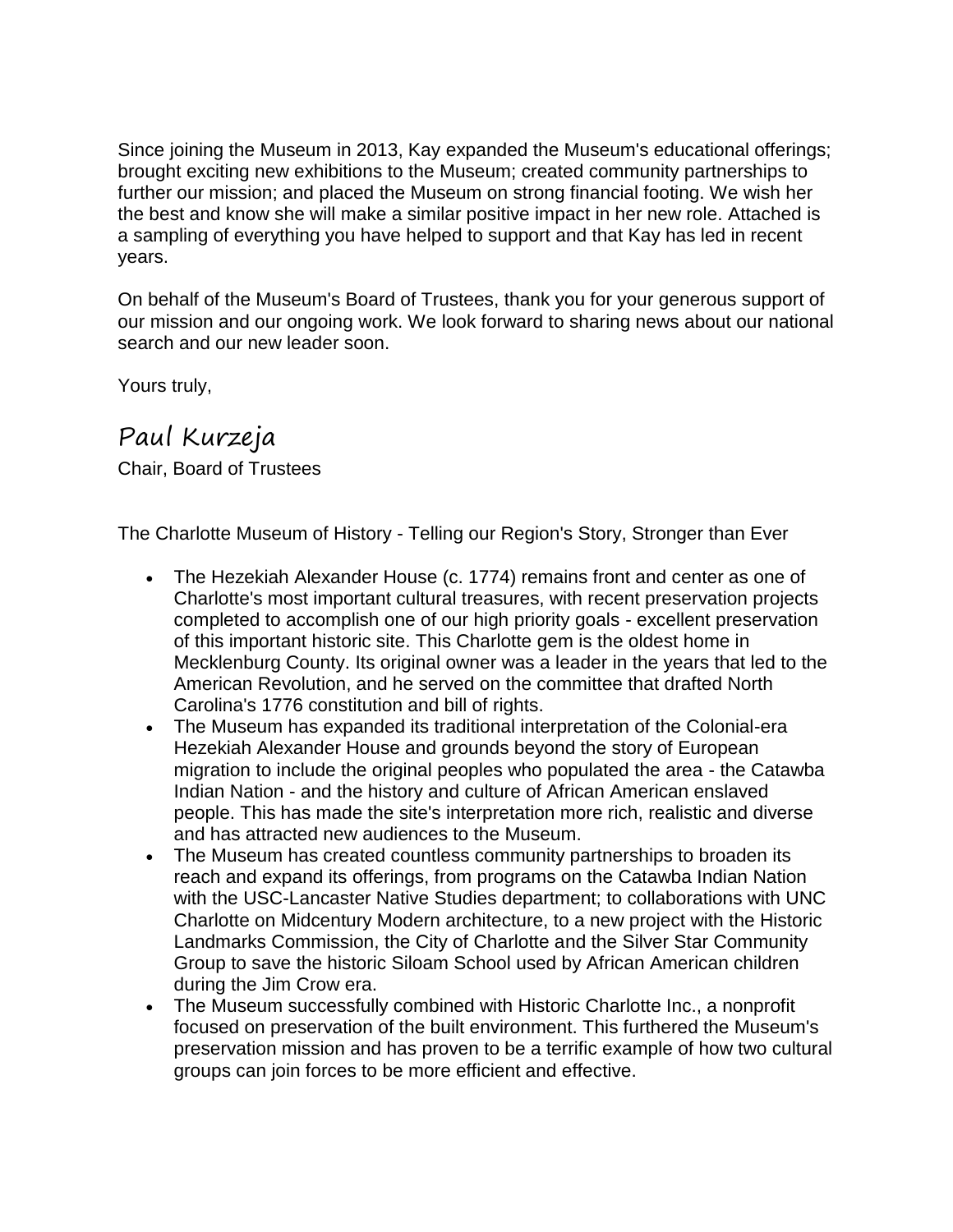- We have successfully emerged from the period of reorganization that lasted from May 2012 to December 2012. We are once again open five days a week.
- We have greatly expanded the number and variety of educational programs and exhibitions at the Museum. In 2016, we offered more than 170 unique programs and educational events.
- The Museum has a strong board, comprised of leaders from Charlotte businesses, academia, local government and the community at large.
- The Museum is financially stronger than ever, with a balanced budget and no debt.
- The Museum completed a comprehensive strategic plan in 2016 with PMA Consulting, LLC to determine strategic issues, to build consensus around longrange goals, to create alignment between the museum and its stakeholders and to develop an actionable plan for growth and development.
- Our mission and programs have a broad base of support from our individual members, as well as foundations and corporations including the ASC and the Wells Fargo Foundation.

The Built Environment Helps Tell Charlotte's Story

The Museum interprets Charlotte's built environment on the Museum grounds and beyond, including:

- Hezekiah Alexander House and home site buildings
- Diorama of colonial Charlotte
- Charlotte Neighborhoods exhibition settlement to 2008
- Neighborhood walking tours
- Mad About Modern tours of midcentury modern homes
- Preservation & History Awards

Innovative Programs and Events Share History with a Broad Audience The Museum provides outstanding educational opportunities for the Charlotte region, including the following programs:

- School programs for CMS, private schools, and home school students
- Backcountry Explorers
- Revolutionary Charlotte
- Hezekiah Alexander Home Site Tours
- Self-quided tours of the museum exhibitions
- When Charlotte Was Young Like Me!
- North Carolina: From Colony to State
- The Southern Campaign of the American Revolution
- Magna Carta and the Founding Principles of Liberty